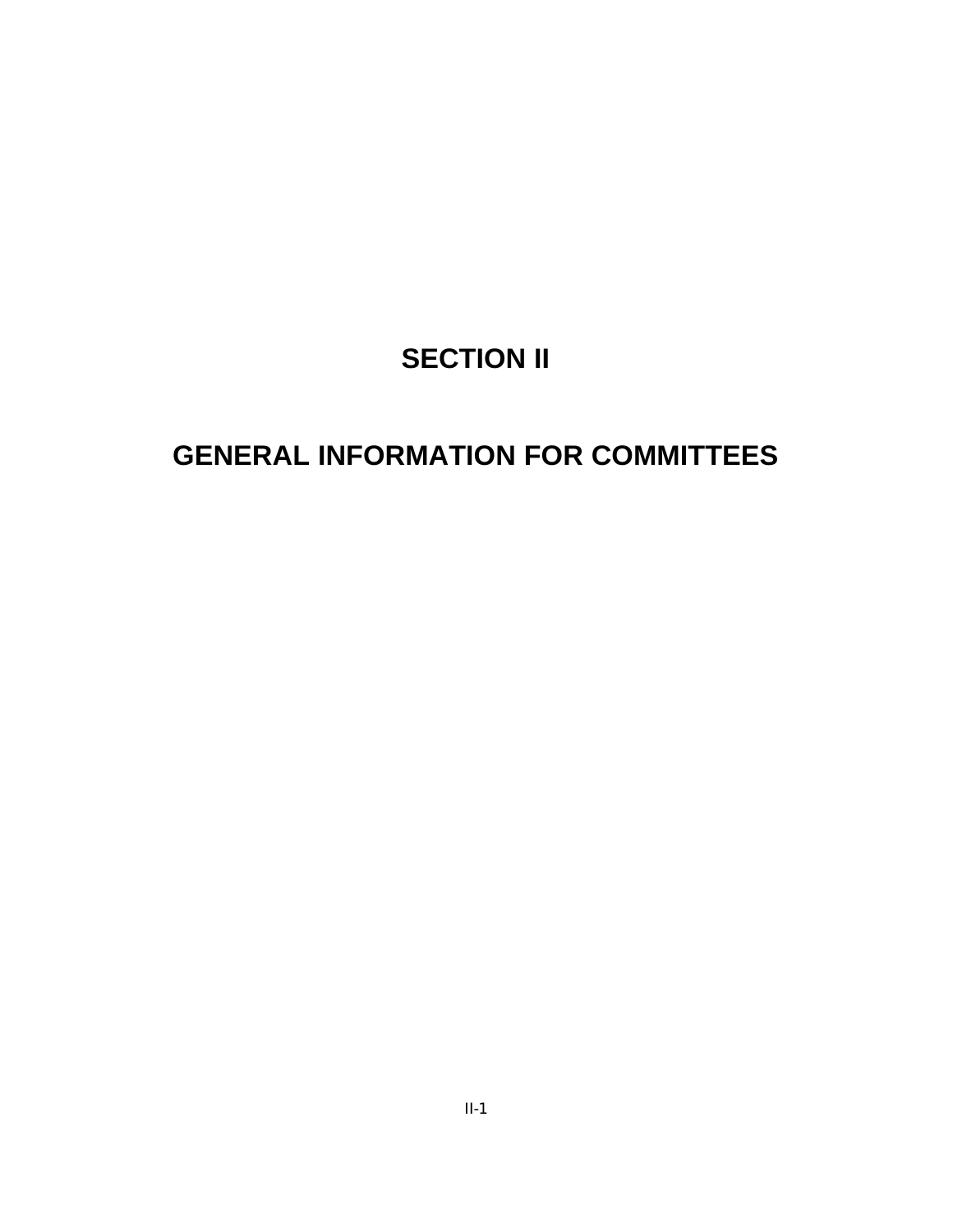## A. THE ADULT CARE HOME

## 1. Types of Homes

The three types of licensed adult care homes are:

- a. A family care home provides care for two to six unrelated adults who are in need of care. In appearance, the building is like a house and is usually located in a neighborhood with other houses and families next door. The care provided includes room and board, personal assistance, supervision, and meaningful activities in a family setting.
- b. An adult care home provides care for seven or more unrelated adults who are in need of care. Currently the licensed capacity for adult care homes ranges from seven to in excess of 200. Most adult care homes have a capacity of 40 to 60. The size of the buildings varies, depending upon licensed capacity. The care provided includes room and board, personal assistance, laundry, transportation, supervision, and meaningful activities. *(Could also be referred to as domiciliary care, rest home, or assisted living facility)*
- c. A group home for developmentally disabled adults provides care for two to nine unrelated adults. These are small residences, usually located in a regular neighborhood. Only adults who are developmentally disabled can live in these homes and they must be able to participate in community day activities (such as an Adult Developmental Activity Program, Sheltered Workshop, or regular employment), must be ambulatory and either have or be able to develop self-help skills. The care provided includes room and board, personal assistance, supervision, training, and individual goal planning to help develop self-help skills. Residents are encouraged to participate in community activities and family events to the maximum of their abilities.

## 2. Types of Residents

Adult care homes are for a population having a variety of conditions: those with mental retardation, the chronically mentally ill, those with physical disabilities, and some, who because of age alone and the lack of social support, require the availability of 24 hour care and supervision.

The ages of the resident population also vary. While a resident must be at least 18 years of age, the population includes younger aged adults, middle aged, and older persons, all of whom need the adult care home level of care and supervision because of their condition or situation.

Some homes, especially smaller ones, tend to care for a particular population, such as older women, the younger mentally retarded, or the chronically mentally ill, etc. Other homes have a mixed population, providing for persons with all types of conditions requiring adult care home level care.

By design, the group home for developmentally disabled adults has a homogeneous population. Even so, there will be variance in residents served according to the type of disability, age, functional capacity, complicating conditions, and other factors.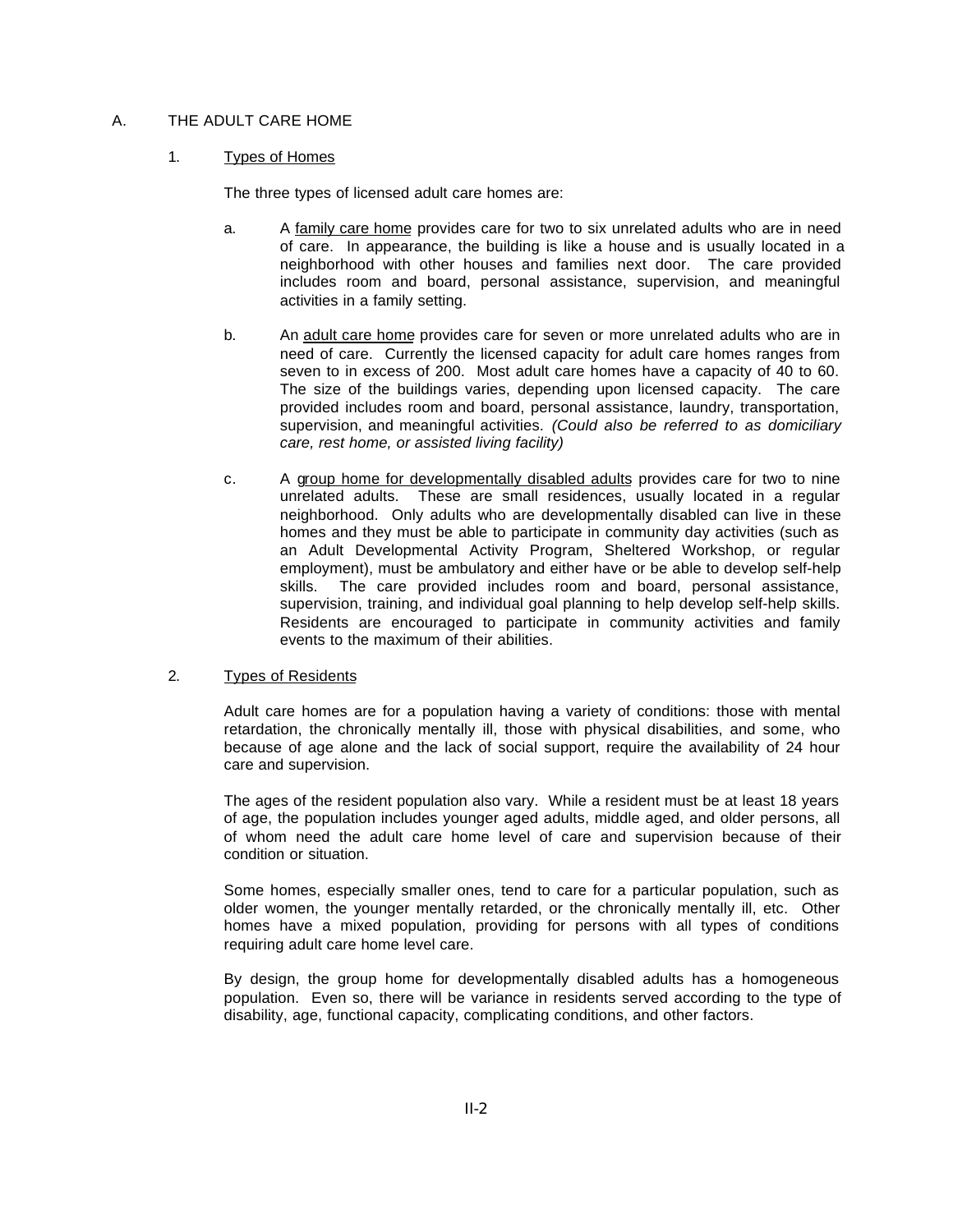## 3. Review of Programs and Services Provided in Adult Care Homes

- a. Personal Care
	- 1) Assist residents with grooming as well as personal care including bathing, dressing, eating, walking, going up and down steps, correspondence, shopping, and scheduling of medical and business appointments.
	- 2) Allow residents freedom of movement.
	- 3) Supervise residents who smoke and need supervision.
	- 4) Evacuate residents in an emergency.
	- 5) Assure that residents are dressed in appropriate clothing when using the living room, dining room, and recreational areas or when out of the home for activities in the community.
	- 6) Respond immediately in case of an accident or incident involving a resident. Make a report on the DSS Accident/Incident form.
	- 7) Encourage and assist the residents in exercising their rights included in the Residents' Bill of Rights.

In group homes for developmentally disabled adults, staff encourage residents to exercise maximum independence in health, hygiene, and grooming practices, including bathing, brushing teeth, shampooing, combing and brushing hair, shaving and caring for toenails and fingernails.

#### b. Health Care

- 1) Provide occasional or incidental medical care (such as therapeutic diets, applying heat pads).
- 2) Administer and manage drugs for residents (only drugs prescribed by a physician or other authorized person can be given). Drugs are given to residents by the administrator or other staff designated by the administrator to be capable and appropriately trained.
- 3) Must arrange for appropriate health care as needed to enable the residents to be in the best possible health condition.
- 4) The resident is to be allowed to choose a physician to attend him. Immediate arrangements must be made by the administrator with the resident or his responsible person for the resident to secure another physician when he cannot remain under the care of his own physician.
- 5) Arrange for resident's medical transportation.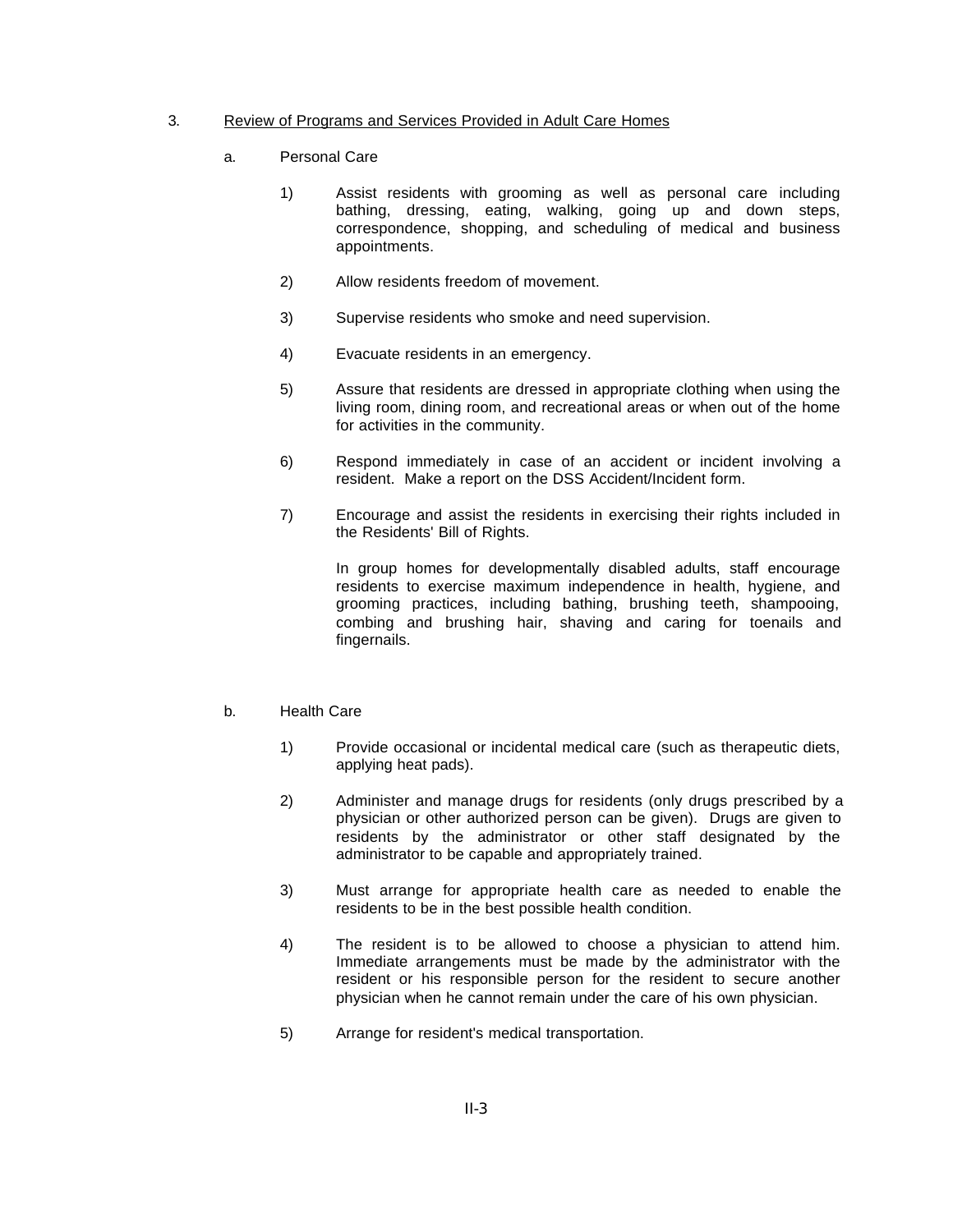- 6) Have first aid supplies available for immediate use.
- 7) Notify responsible people in case of sudden illness, accident or death.
- c. Food Service
	- 1) Meals are to be planned, taking into account the food preferences and customs of the residents.
	- 2) Each resident is to be served a minimum of 3 nutritionally adequate meals a day; suitable foods and/or liquids must be offered between meals; minimum daily requirements must be met (fruits, vegetables, protein, bread, etc.).
	- 3) Staff must follow safe and sanitary practices in storing, preparing and serving food.
	- 4) Food is to be served at appropriate temperatures.
	- 5) Menus are to be planned, in writing, and posted appropriately in the kitchen.
	- 6) Table service must be provided and residents are to eat together unless room service is needed (for physical or emotional reasons).
	- 7) Special diets are provided when ordered by a physician; menus must be planned and/or reviewed by a registered dietitian.
- d. Activities
	- 1) Each home must develop a program of activities designed to promote the residents' involvement with each other, their families, and the community. The program is to provide social, physical, intellectual, and recreational activities.
	- 2) Each home must have an activity coordinator.
	- 3) There must be a minimum of 10 hours of planned group activities per week.
	- 4) Activity Coordinator reviews upon admission personal information about each resident's interests and capabilities and records this information on an individualized index card or equivalent.
	- 5) A monthly calendar of group activities is prepared which is to be easily readable, in large print and posted in a prominent location in the facility on the first day of the month.
	- 6) Facilities are encouraged to involve community resources to enhance activities available to residents.
	- 7) Each resident must have the opportunity to participate in at least one activity out of the facility every other month.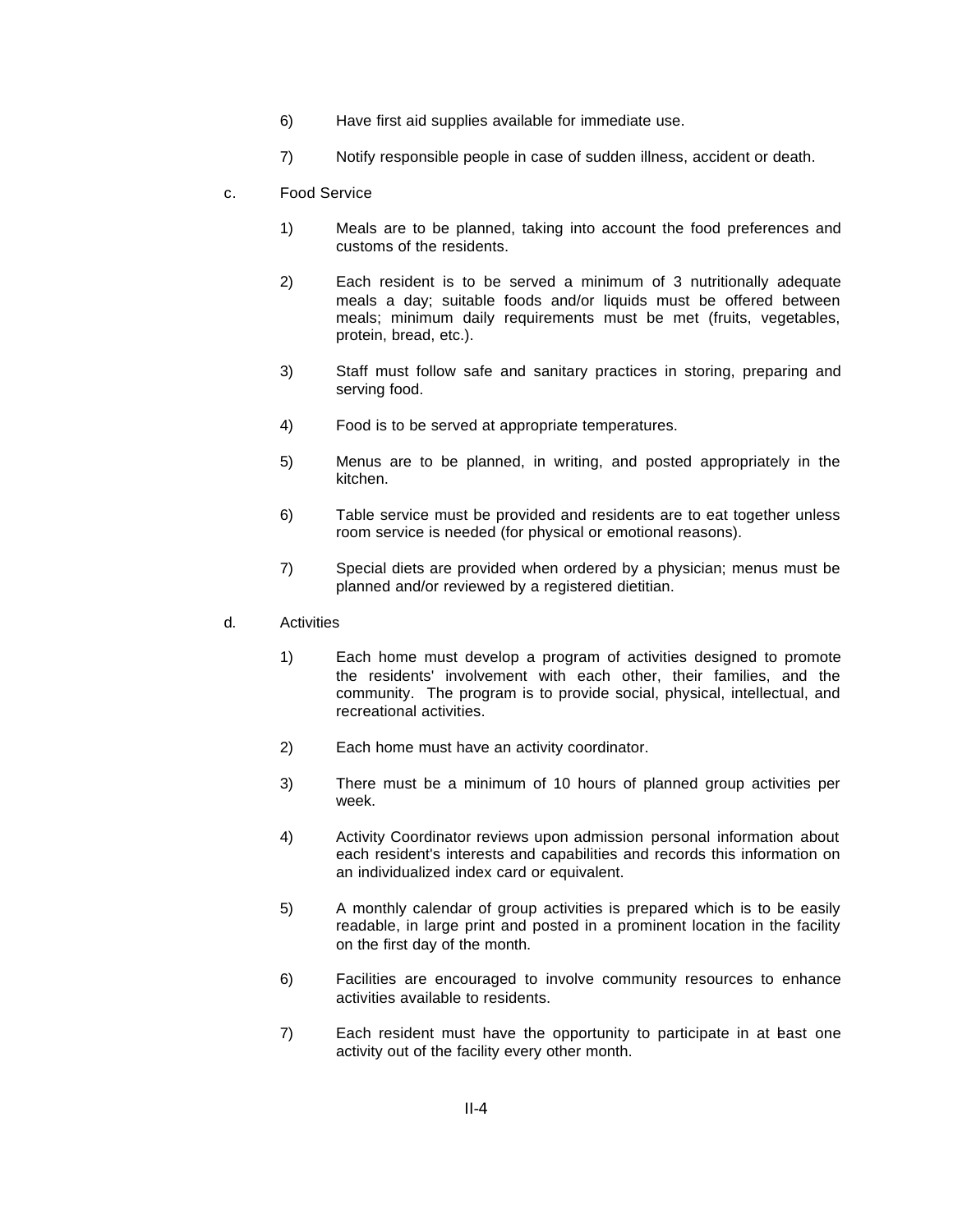8) The Activities Coordinator evaluates and documents the overall effectiveness of the activities program at least every six months with input from the residents.

In developmentally disabled adult homes, the residents should have time for social development both individually and in groups; residents should be encouraged to develop their own social and recreational activities; the home should encourage parties, dances, and other social events. Opportunities for activities outside the home such as ball games, movies, and bowling should be offered to the residents.

#### e. Other Personal Services

1) Transportation must be provided or arranged for resident to get to necessary resources and activities; to nearest appropriate health facilities, social services agencies, shopping, and recreational facilities, and religious activities of the residents. The resident is not to be charged any additional fee for this service.

Transportation services shall be available to the developmentally disabled residents, but residents shall be encouraged to use public transportation when available, if the residents are able. Training a person to use public transportation might be necessary to accomplish the goal of independence., This goal may not be possible for every resident due to personality and degree of disability but, when possible, independence and normalization shall be encouraged.

- 2) Mail is to be given to residents promptly and unopened (unless a written request is made); outgoing mail should not be censored. Residents are encouraged and assisted, if necessary, to correspond by mail with close family and friends.
- 3) Laundry service is provided to residents without any additional fee. The residents pay for dry cleaning.
- 4) Telephone must be provided for residents to make and receive calls in a location giving privacy. A pay station telephone is not acceptable for local calls.
- 5) Personal, lockable space is provided for resident to secure personal valuables.
- 6) Visiting in the home and community is encouraged; there must be at least 10 hours each day for visitation in the home.
- 7) At admission, the administrator or supervisor in charge must furnish and review with the resident or his responsible person, essential information about the home. The information must include, at least: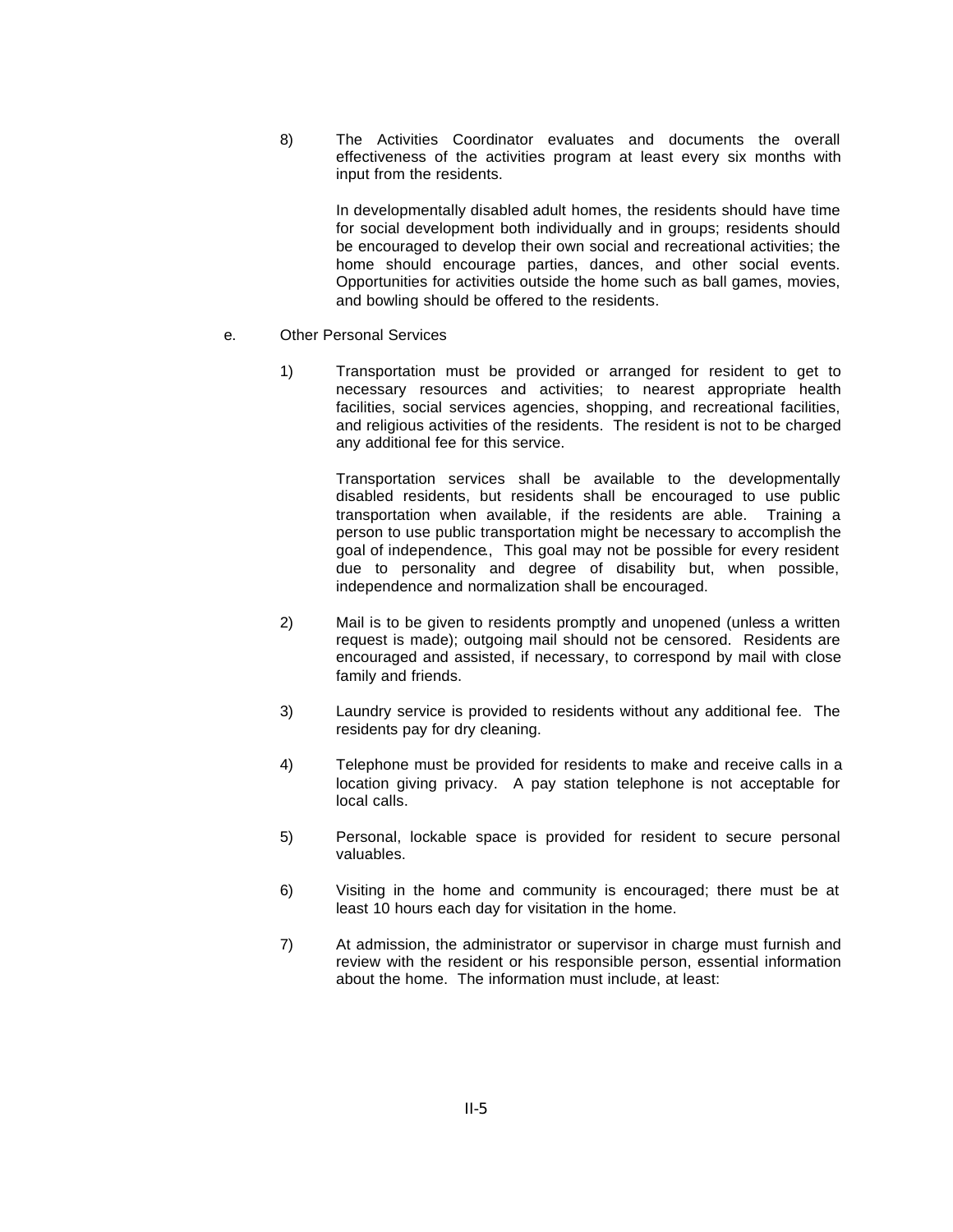- Copy of the home's resident contract specifying rates for its services and accommodations.
- Copy of any house rules (to include conditions for discharge and transfer, refunds, smoking, alcohol consumption, and visitation).
- Copy of Residents' Bill of Rights.
- Copy of home's grievance procedures (which must indicate how the resident is to present complaints and make suggestions).
- Statement as to whether or not the home has signed the civil rights compliance statement (and if it has not, that residents would not be able to receive Special Assistance and the home would not receive referrals or supportive services from the county department of social services).
- f. Special Requirements Applicable to Developmentally Disabled Homes
	- 1) Life in these homes shall resemble, as closely as possible, life as it would be in a home with people of normal abilities and shall resemble the life style of persons in the same age group.
	- 2) Residents shall be appropriately engaged in competitive employment, a sheltered workshop program (evaluation, training, or work activity) or in an adult developmental activity program or other appropriate community programs.
	- 3) Individual goal plans shall be developed with all residents.
	- 4) Residents shall have an opportunity to acquire personal skills that will make them more independent and self-sufficient.
		- a) Residents shall participate in ordinary daily chores that relate to family living.
		- b) Residents shall be trained and encouraged to exercise maximum independence in the selection, use and maintenance of their own clothing.

#### 4. Overview of State/County Special Assistance for Adults

This public assistance program is established for the purpose of helping eligible people pay for the cost of adult care home care. The county department of social services receives applications from people, determines whether or not a person is eligible, and if eligible the amount of the payment.

There are two categories: Aid to the Aged and Aid to the Disabled. To receive Aid to the Aged, the person must be 65 years old or older, have countable income less than the current monthly rate for adult care home care, and meet certain other criteria. To receive Aid to the Disabled, the person must be age 18 or under age 65, have countable income less than the monthly rate for adult care home care, be disabled, and meet certain other criteria.

The person must live in a licensed adult care home that complies with civil rights requirements in order to receive Special Assistance for Adults.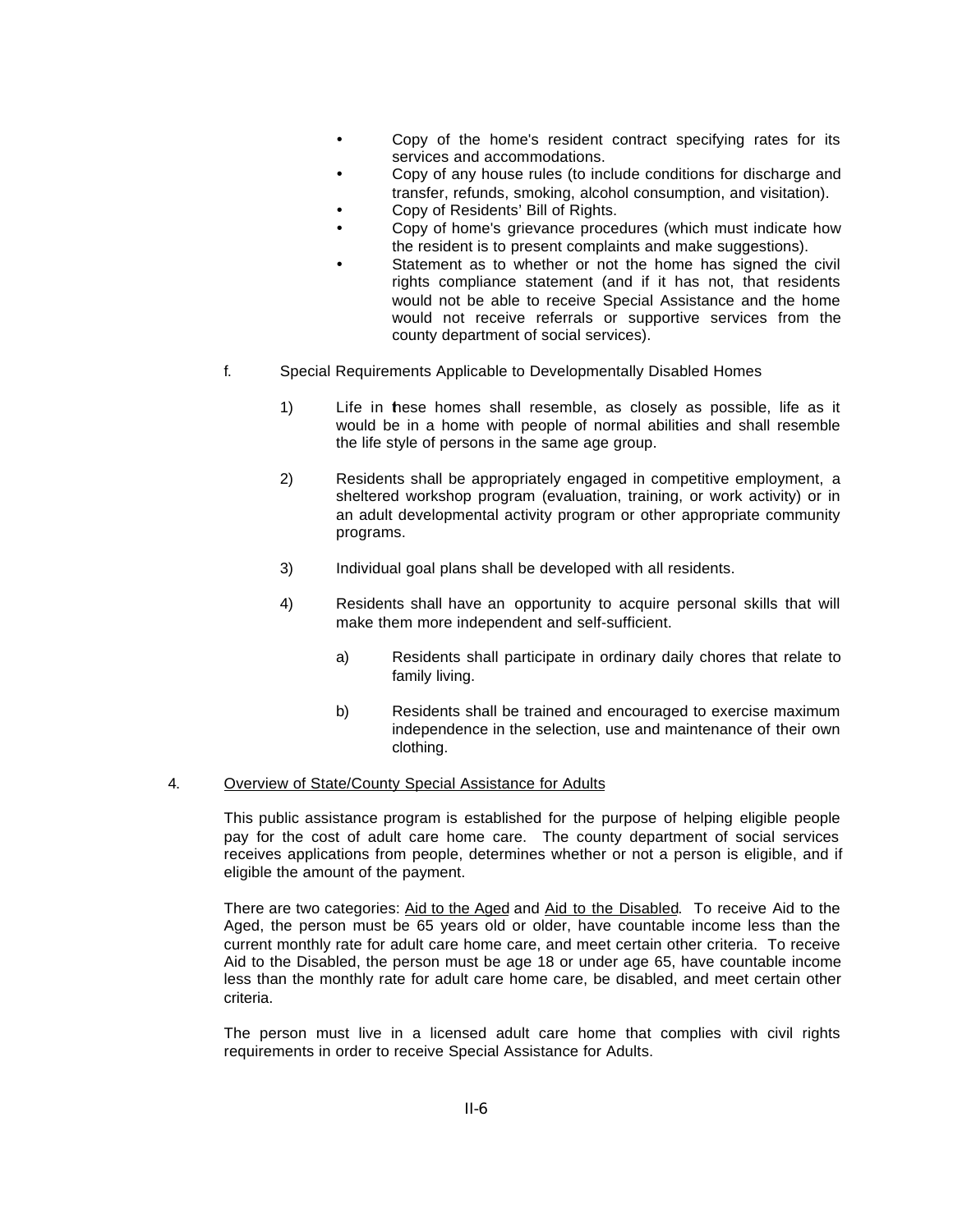#### B. HOW TO CONDUCT AN OFFICIAL VISIT

Visiting facilities is an important part of the committee's responsibilities; therefore, it is important to do it well. You have a commitment to the elderly to see that the facilities in your area maintain the Residents' Bill of Rights and provide quality care.

If you are to be effective in visiting and complaint resolution, your ongoing presence in the facilities will make you familiar with the staff and residents and will help you build a feeling of trust. Residents and families need to be aware they have a legal right to quality adult care home care, and, therefore, can complain if conditions are substandard.

Reporting your visit is also important. If we are to be advocates for the elderly, it is necessary to record what you see, feel, and hear. Even if you feel all is well, say what is good about the home. Submit completed reports to the committee chairmen so they can give full quarterly reports to the Regional Ombudsman who compiles this information and submits it to the State Ombudsman.

#### 1. Reasons for Visiting

The purpose of your visits are to establish relationships with residents and staff; to gain some understanding of the procedures and conditions of a particular home; and to gather and help resolve violations of resident rights.

## 2. How to Start

Make sure you have the majority of the committee or quorum of your subcommittee. Do not visit on your own as a quarterly official visit. Visit between the hours of 10:00 a.m. - 8:00 p.m. Introduce yourself to the administrator or person on duty. If the person is new explain your role.

## 3. What to Look for (General Atmosphere)

Use your senses: smell when you first enter the facility, "feel" the atmosphere, is it relaxed or tense? Are staff smiling or are they overworked and bad tempered? Is there laughter? Good humor? Is it too hot or cold? Is it clean or dirty?

## 4. How to Look

Do not use a notebook or checklist but write up comments after the visit. Each member of the committee can be responsible to visit a particular part of the facility. If concerned about something, at the end of the visit, find another member to have a look together. However, remember you are not "inspectors" or "regulators."

#### 5. Specific Areas of Concern Related to the Bill of Rights

- a. Does the staff talk courteously to the residents?
- b. Do the residents exercise choice about clothing, religious preferences, friends, activities, etc.?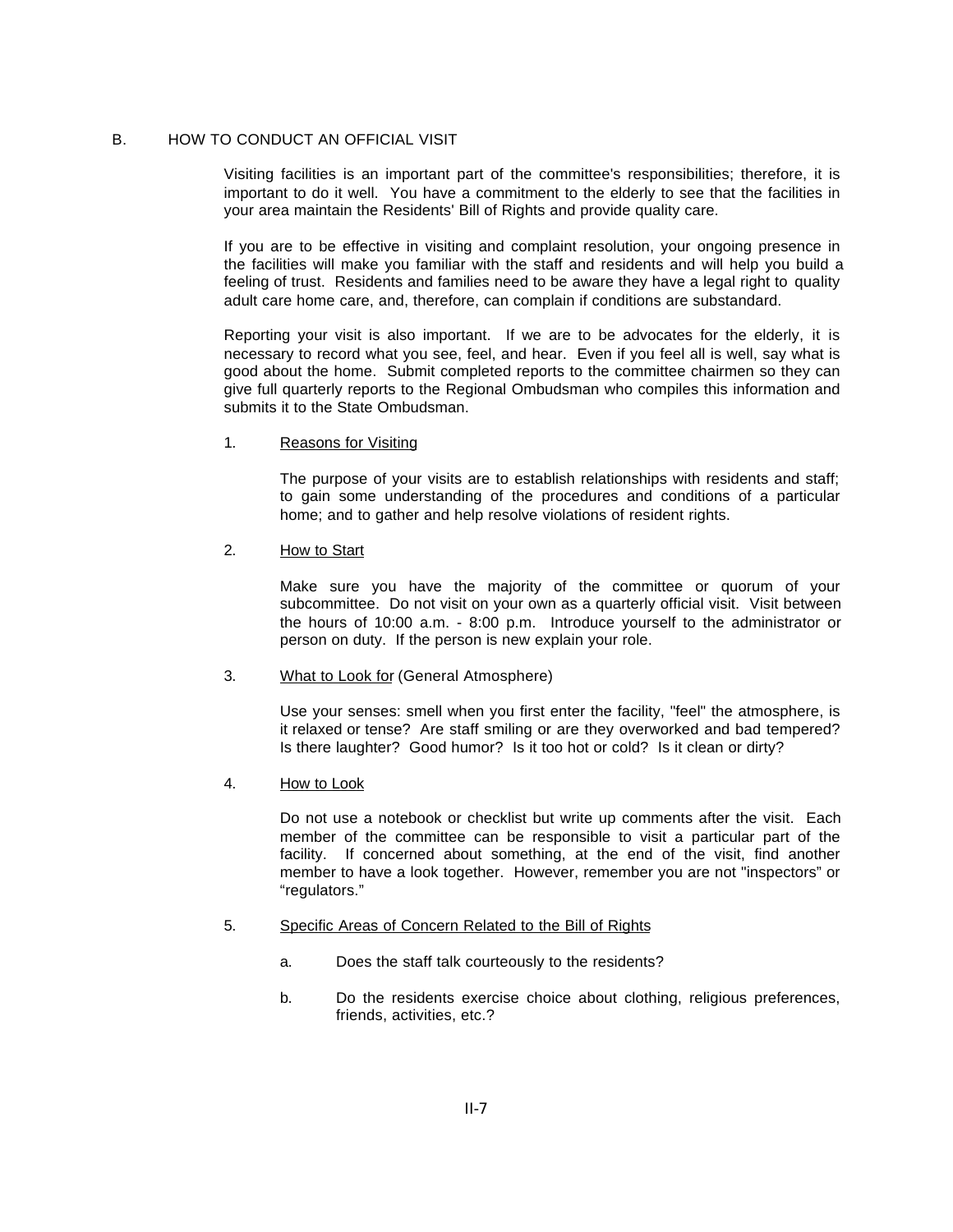- c. Is the resident's privacy respected during examination or during personal hygiene activities? A closed door or drawn curtains will shield a resident.
- d. Check to see that the facility's license is posted in a prominent place along with Residents' Bill of Rights, fire certificate and other pertinent codes and regulations.
- e. Ask administrator if there are any special charges for physicians and related services - wheelchairs, walkers, crutches, haircuts, personal laundry.
- f. Ask if all residents receive a written statement of services provided by the facility and these charges. Items covered under Medicare/Medicaid must be clearly indicated.
- g. Resident can refuse to be used as a subject for experimental research which should be documented on the resident's chart.
- h. All medical records are confidential. If investigating a complaint, you must have written consent of resident to look at resident's file.
- i. Chemical and physical restraints can only be used when necessary to protect a patient from injury to themselves and others. Restraints can be used only for a specified time as prescribed by the physician. Physical restraints are blankets, straps, mittens, and denial of wheelchair, anything that limits residents from doing something for themselves that they might do voluntarily.
- j. Observe staff's attitude towards residents and observe resident's response to staff.
- k. Does the resident speak freely with the administrator? Does the administrator know residents' names? Is there a mechanism whereby a resident's problem or complaint can be heard free from threat of retaliation. Residents should feel free to present grievances through the staff, Community Advisory Committee, the Department of Health and Human Services and the County Department of Social Services.
- l. Is there a residents' council? Do residents understand their rights? Is there a family night? Resident newsletter? What social groups are there?
- m. Can the resident make phone calls in private? Receive visitors in private? Do residents receive mail unopened? Are visitors freely admitted? If a visitor is prohibited this must be documented in the file.
- n. The residents can have their mail read to them by the staff; however, it should be opened in front of the person rather than in the office and taken to them already opened by the staff.
- o. Is there access to writing instruments, stationery, and postage (to be paid for by the resident requesting these items)? Does the staff assist in writing and sending mail when necessary?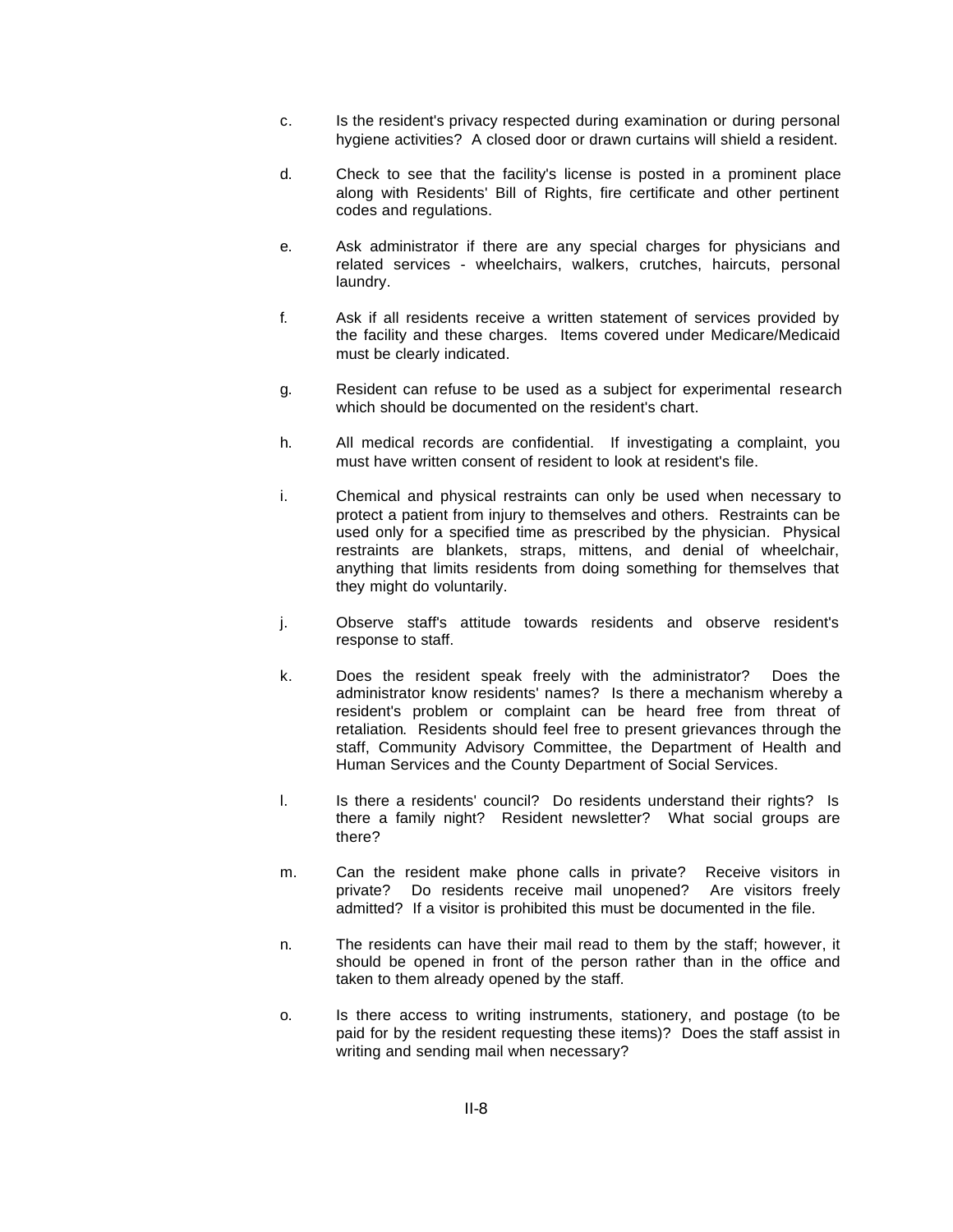- p. Residents should manage their own financial affairs unless the authority has been delegated to someone else. The resident has the right to examine the account at any time.
- q. Is there a private room for visits with the resident's spouse?
- r. Do the residents have reasonable privacy in their own rooms? When rooms are shared this is more difficult, but it can be achieved with closed curtains.
- s. In adult care homes residents should have a personal lockable space a drawer or cupboard accessible only to the resident, administrator or supervisor in charge.
- t. Are their mementos and personal property in the rooms?
- u. Residents should be notified if facility is issued a provisional license.
- v. Is transportation arranged for residents to community resources, medical facilities, religious services, so the resident can enjoy pursuit of community activities? The resident should not be charged a fee for this.

#### **Conclusion**

Absorb the atmosphere as you visit; talk to the residents; empathize with them; don't take too long. After a few visits, staff and residents will get to know you and why you are there.

Meet with the other members of the committee to discuss the visit.

Have an exit interview with the administrator or person in charge to let them know your findings- positive or negative. If you find something negative in the home, discuss it with the administrator and arrange a time to come back and check on the agreed upon change. (See the "Complaint Management" section of this handbook for more detailed information about handling complaints.)

If the administrator is not on duty, perhaps one member of the committee can call him the next day to discuss the visit; otherwise he might not know you visited. Most administrators like to know things firsthand, if possible.

Remember you have a right to be there, but do not abuse it. Be courteous at all times.

Committee members are reminded that **any physical assessment of a resident is to be conducted by authorized facility staff and/or appropriate regulatory agency staff only**.

## C. ESTABLISHING RAPPORT WITH RESIDENTS

The daily lives of residents can be very different from our own. As a result, it is sometimes difficult for us to begin a conversation with them or know what to do in an unfamiliar situation. Many people are repulsed by what they see in an adult care home. The concentration of older people who have suffered some degree of physical or mental disability may be disturbing to you. Here are suggestions to help you feel more at ease and to make your visits more successful.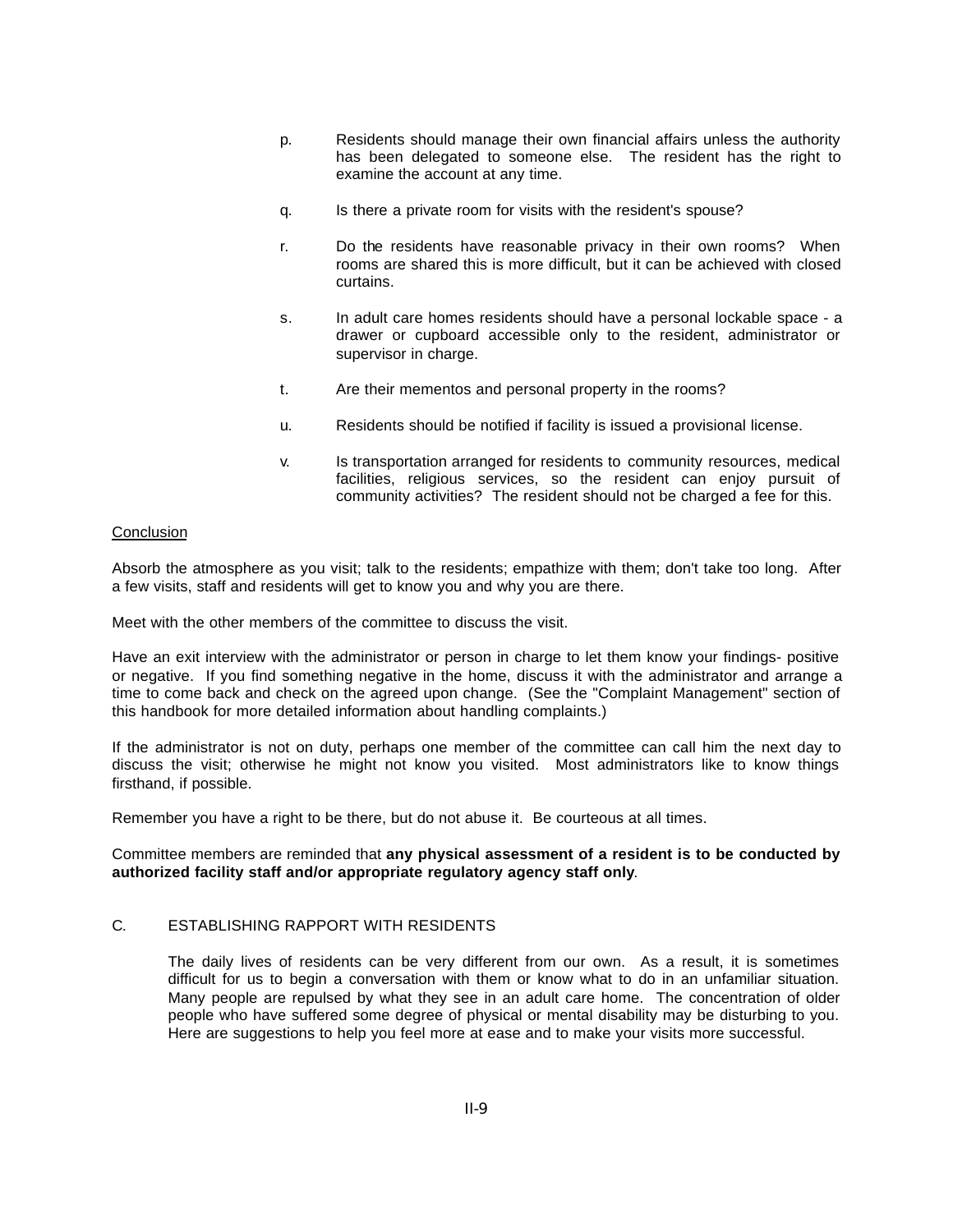#### 1. Understanding Residents

When you visit with residents, there are a few things to consider. First, try to look beyond physical appearances. Think of each of these residents as an interesting individual who has experienced much in life. Each person has a unique personality that is not dependent upon physical appearance. You may be bothered by those who appear to be confused or disoriented. These people often can be reached simply by gently holding their hands and looking into their eyes. Second, independence is very important for their self-esteem, and residents should be encouraged to care for themselves to the extent possible. You should be aware of this goal. If he or she should ask for help, say "I'll be glad to help." But at the same time, encourage independence by having the resident participate. Also, does the resident want a visitor? If they seem withdrawn and not receptive, make your visit brief. A valuable relationship can be developed from short visits over a period of time.

The key to developing a good relationship is to encourage the resident to share his or her feelings. Listening can be difficult, but remember that it shows you care. It is also important that you talk about what is happening in the community. This keeps the resident in touch with the world outside the facility.

## 2. The Visit

When people visit you, they come to the door and knock or ring the doorbell. A resident's room in a adult care home is home. Knock before entering and ask permission to enter. If the resident is unable to respond, then announce yourself before walking in. Proceed cautiously, do not interrupt the residents' private space abruptly or loudly.

Greetings usually involve some sort of physical contact. Shake hands or touch them on the hand, arm, or shoulder in a warm manner. Adult care residents are

often removed from family and friends who provide this sense of touch.

Think a moment about what the quality of your life would be if no one ever touched you except to bathe or toilet you. Touching tells us that we are accepted, human, and desirable. Once in the room, make some form of contact unless it is absolutely inappropriate.

## 3. How to Talk with the Residents

- a. Addressing the resident by name is one of the best ways to begin to establish rapport with them. Find out their names before calling on them. To communicate respect, it is suggested that you use the resident's surname ("Mrs. Smith") unless he/she asks to be called by another name. Of course, you can always ask the residents how they prefer to be addressed.
- b. Communicate respect by requesting permission to engage in conversation. Make it clear who you are and why you are there; ("I am Mary Smith, I've been appointed by the county to help you and the home in giving you the best possible care"). Establish physical and verbal warmth. Let them know you are attentive and interested in them through your body language. Make eye contact, sit facing the resident directly, if possible, and touch when appropriate. Ask about their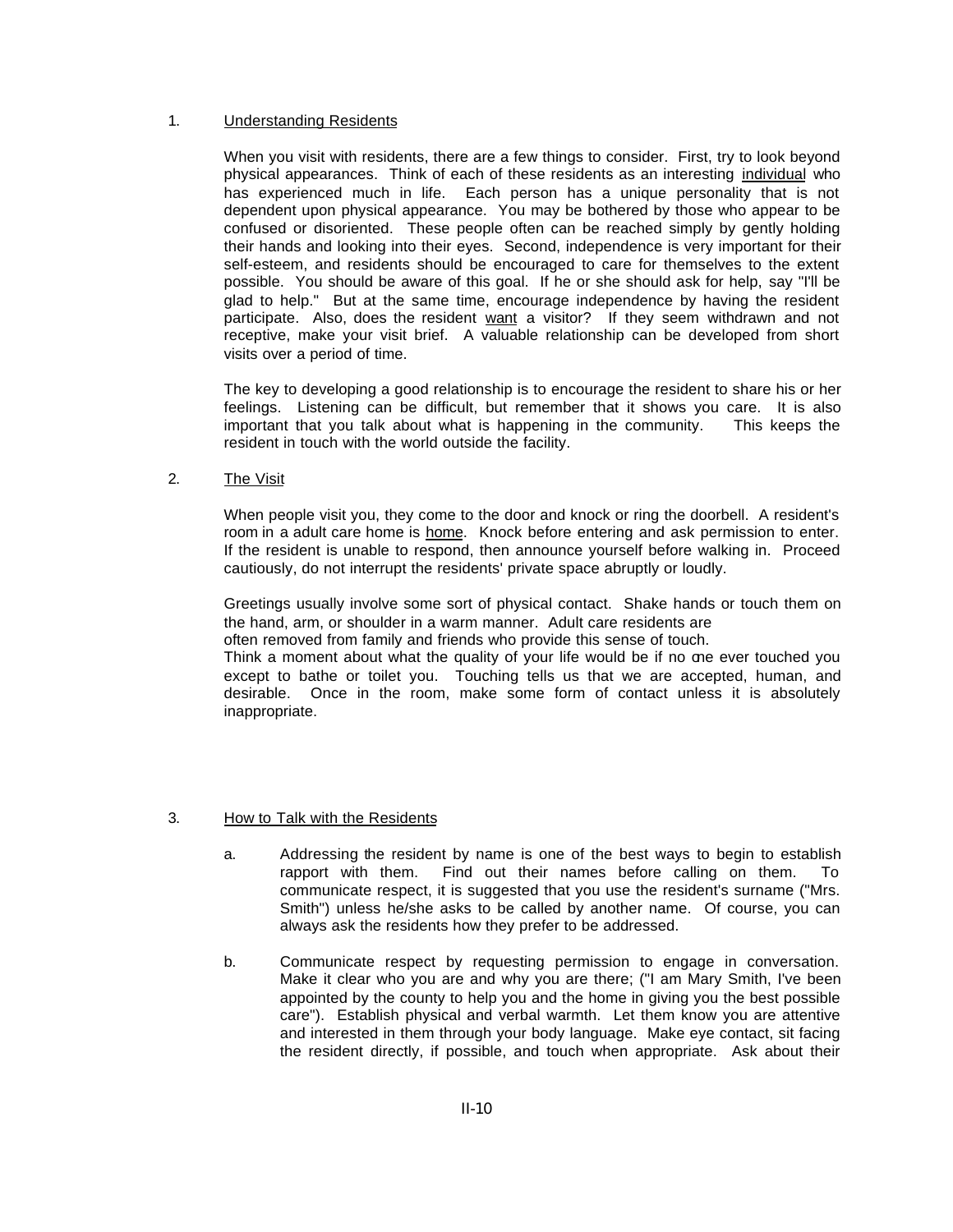contacts outside the home--family, friends, visitors, letters, phone calls, explore their personal history, without prying, to discover their interests. Be honest about your own reactions and feelings. Share with them just as you are asking them to share with you. Remember that some residents may have hearing difficulties; others may have communication problems that require patience.

- c. Encourage reminiscing by asking questions about the resident's life and achievements. (Examples: What is the highpoint of your life? Who was the most important person in your life? What was your favorite food as a child?) Sometimes when the memory is failing, it is easier to remember distant events. The older person naturally wants to discuss important roles they have played and significant happenings in their lives.
- d. Empathize with their feelings of loneliness or distress. Do not try to deny these feelings. Often a sympathetic ear is all that is needed. Try positive reinforcement such as, "It is difficult to adjust to new places." (Recognition and expression help them to accept change.)
- e. Discuss the history of their stay in the facility, and when you have developed an adequate level of rapport, talk with them about their feelings about being in the home. You might not reach this level on the first visit, but it's something to work towards. If residents express any displeasure or dissatisfaction regarding any

circumstances of their lives in the home, try to uncover their whole story. Listen carefully so that you can note down important information later, for reference. Pursue comments residents make--don't let off-hand remarks slide by.

- f. Do not give advice unless asked. Instead, ask their advice or opinion. This helps them to feel useful.
- g. Devise a system for remembering names and something about the person. Perhaps keeping a small confidential notebook in which you jot down a few notes when the visit is over would be a good idea. When you return for your next visit you can then review the names and notes to refresh your memory. The fact that you have remembered something about them will enhance their self-esteem.

## 4. How to Handle Residents with Complaints

- a. Listen. Listen very carefully to the complaint or complaints.
- b. Evaluate. If everything is wrong, then the resident probably is still adjusting to the home. He or she is probably feeling alienated and uncomfortable in new surroundings. If there are specific complaints listen carefully and try to discern the truth. You may want to talk to the appropriate staff who may not be aware of the resident's concerns. Often, misunderstandings can be cleared up easily. If the complaint cannot be cleared up easily, refer it to the committee chairman. NOTE: Be sure to get the resident's permission before you talk to anyone about the complaint. Respect their confidentiality.
- c. Explain. When you have reached a conclusion about or a solution for the complaint, be sure the resident understands the explanation. You may have to explain more than once.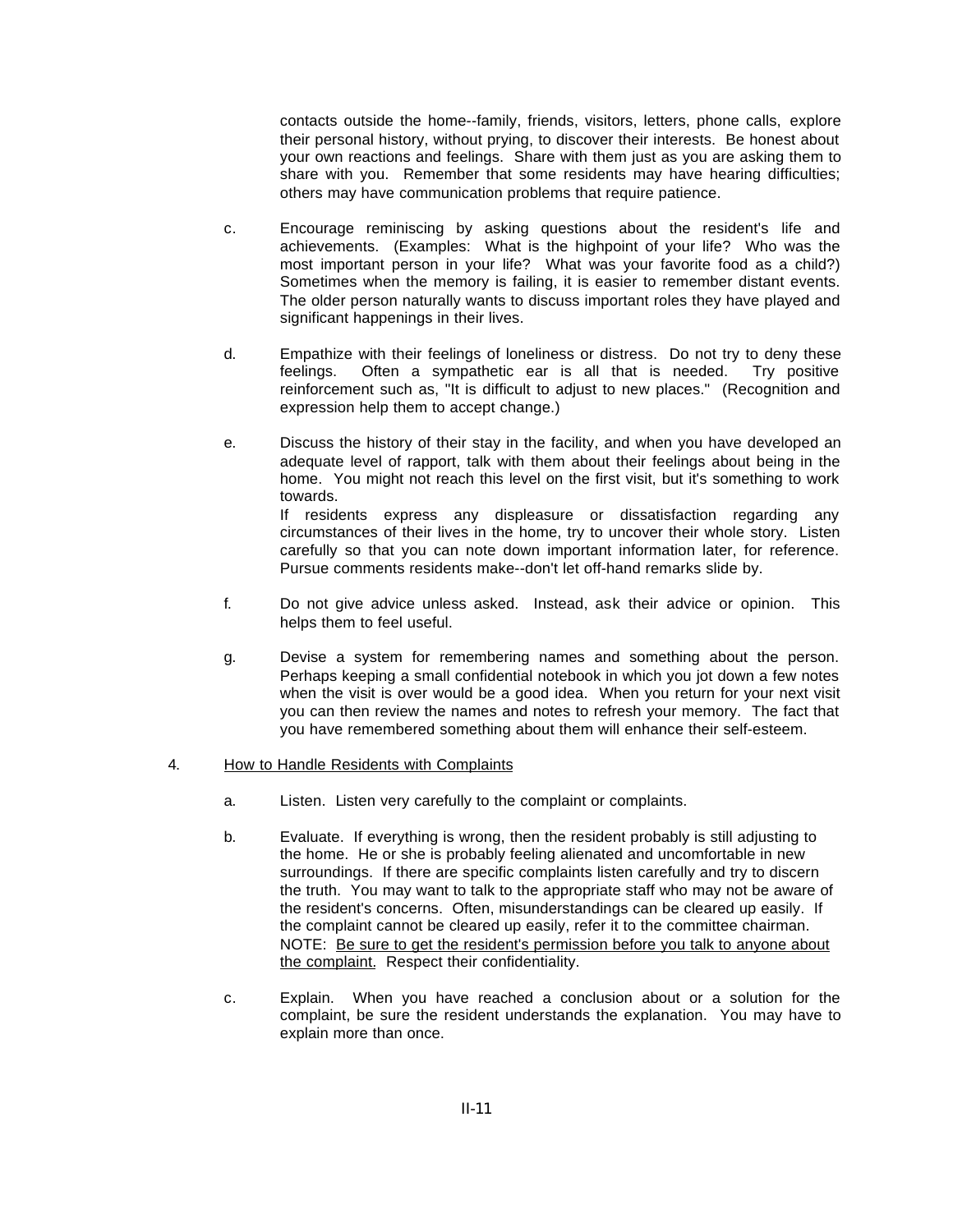- d. Limit. Finally, for the chronic complainer who is never satisfied, set a limit to the complaint time. We all need to vent our feelings and emotions. Then turn to something positive.
- 5. Points About Communicating with a Mentally Retarded Person

(You will, of course, need to adapt these suggestions to each individual, since every person is different.)

- a. Be sure he is aware that you are speaking to him. This is especially important because, either in an institution or at home, he may often have been a bystander to conversations where his presence was ignored. Saying his name before you speak to him is one way to get his attention. If he doesn't look at you when you speak, encourage him to do so.
- b. Try to use words he knows, don't confuse with too many words and be consistent in using the same words each time you mean the same thing. Don't go into detailed explanations and try to limit what you say to one idea at a time. Get his answer (whether in words or action) and then present the next idea or information.
- c. If possible, help the person to see what you are talking about as well as hear you. For example, you can often pantomime what you want (in fact you may already do this without even thinking about it). Or you may be able to demonstrate what you mean at the same time that you explain it.
- d. Allow a bit more time for him to react than you would with most people. You will soon learn how much time is needed for each person.
- e. If someone's speech is hard to understand, don't be afraid to ask him to slow down or repeat. Do this courteously as though asking a favor, because you really do want to understand. Some of us feel more at ease saying, "I don't understand you" rather than, "You don't talk well." Another way to help is to repeat what you think you hear and ask the person if you are right. Or ask if he can show you what is on his mind. You will often find that another resident can interpret for you. If in spite of everything you still don't understand, or the person seems angry or ready to give up, reassure him again that you wish you knew what he was saying, and let the matter drop. Don't despair; you will soon find it much easier to know what is being said.

## **Conclusion**

Visiting should be pleasant for you and the resident. Plan ahead, be polite, remember to touch when it is appropriate and above all, keep a good sense of humor.

## D. THE AGING PROCESS

1. Biological Aspects of Aging

Knowing what physical changes are inevitable in the aging process will help an older person to deal with them, and will help the community advisory committee member to better understand the needs of the adult care home resident.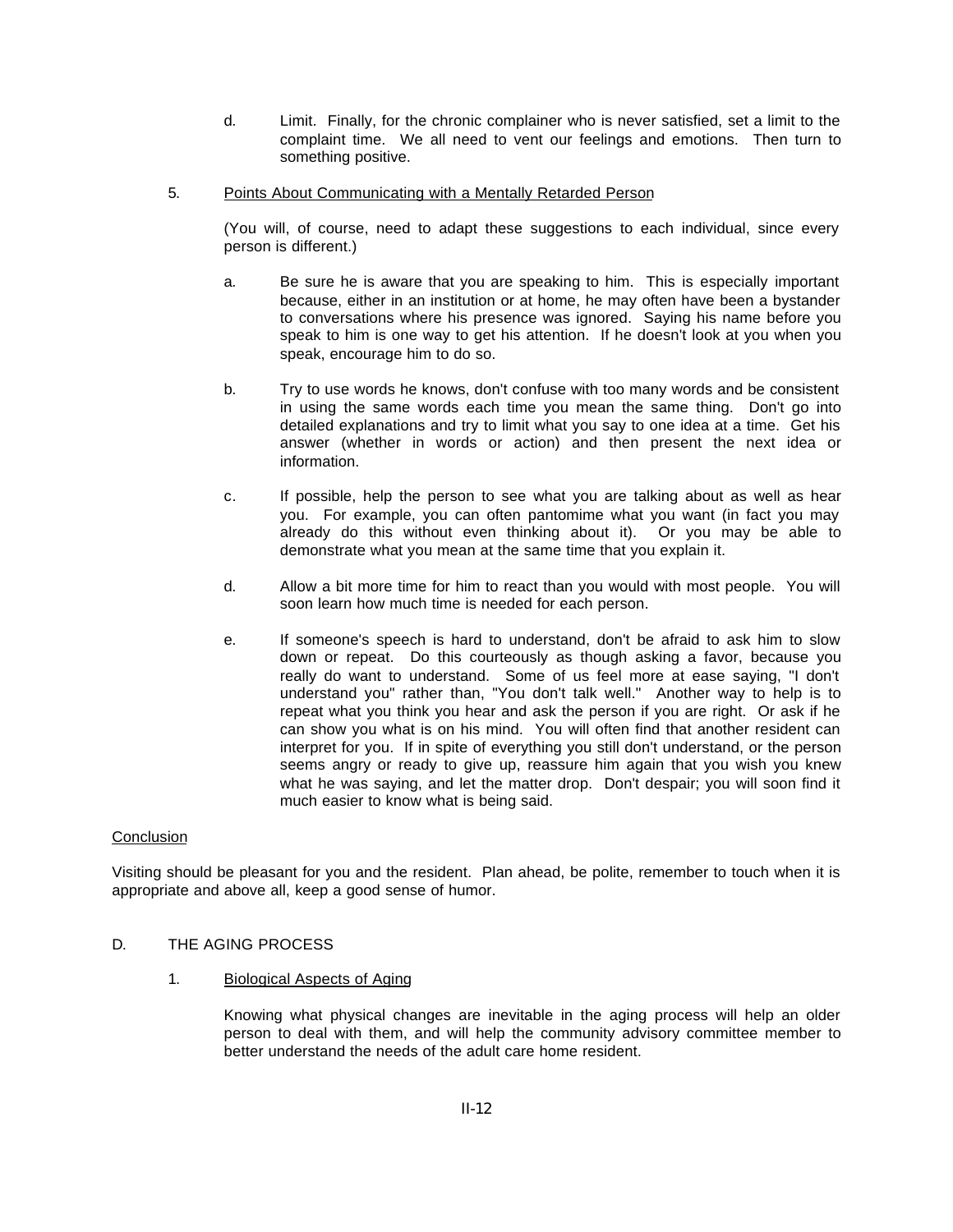The human body is made up of cells which in turn form the tissues, organs, and bones. These cells are constantly being created, developing and dying, and new cells are created to replace them. In an aged person, the cell regeneration rate appears to decrease and a slowing down of biological functions and reduction in reserve follows. The person will usually show some of the following signs of aging:

a. Skin and Appearance

The skin loses some of its elasticity, and becomes dry and wrinkled because the sweat and sebaceous glands function less effectively. As the circulation of the blood to the skin slows, cold is felt more readily. With aging the skin becomes thinner and may be more susceptible to being broken or cut. When broken, the skin may be susceptible to infection.

Changes in the face appear. The loss of teeth causes a shortening of the lower part of the face, while the nose lengthens. Hollows may develop beneath the eyes. The hair whitens and thins. In our youth-oriented society, the beginning of any of these changes can seem a terrible threat.

b. Bones

As a person becomes older, the bone mass decreases by as much as 10 percent after the age of 45. For example, the spinal discs in the backbone compress, causing a bowed back. In addition, the bones lose elasticity and become more brittle, making breaks more likely. There may also be slight changes in the bone angles, causing new stresses and a higher probability of breaks. These changes make an older person more vulnerable, perhaps more cautious in moving around and hesitant about traveling.

c. Senses and Reactions

The senses -- hearing, sight, taste, smell, and touch -- become less sharp with age because of the decreased number of cells in these systems. In addition, there is a general slowing down of responses to stimuli. Rapid, voluntary movements are not performed as quickly. The muscles are slower and less precise. The balance is not as acute.

Any of these changes may produce a chain of crises in an older person. For instance, as taste and smell diminish, food becomes less appetizing. If a person eats too little or improperly, mental confusion may result and meals may be still more neglected. A downward cycle of malnutrition, inactivity, and disorientation follows. Or an aging individual may

experience a loss of coordination, causing him/her to fall often, which

causes him/her to withdraw from community activities, which in turn

means loneliness, depression, lost appetite and vitality.

All of these changes are hard to bear. Nonetheless, in many cases the changes need not impair behavior. An older person does not have as much physiological reserve as a younger person, but most stimuli are far above the ordinary thresholds of perception anyway, and people do not often operate at the limit of their capacities. An active life-style is still possible, particularly if an older person adjusts creatively to those changes and losses that have occurred, and combats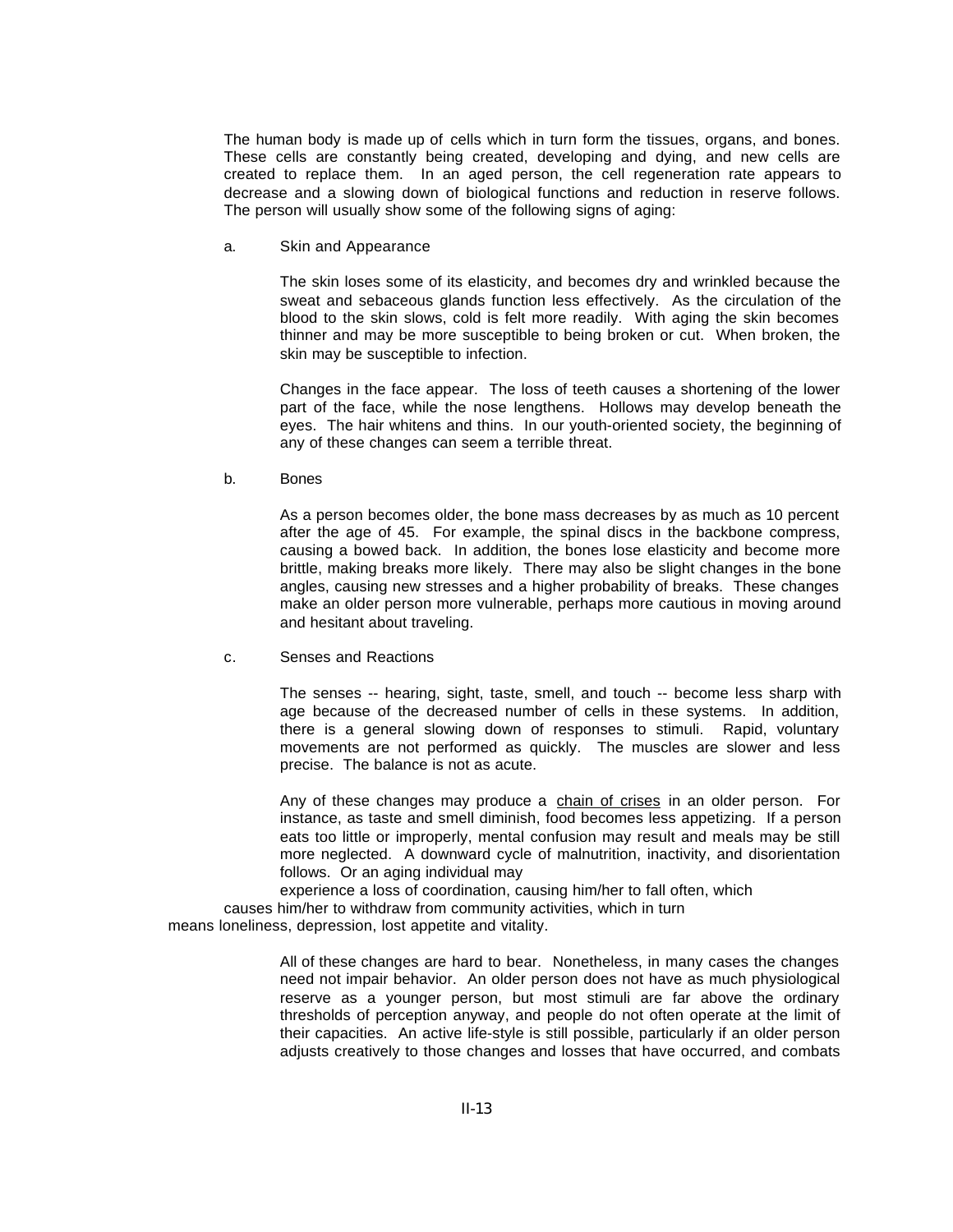the aging process with proper nutrition, regular exercise, and a vigorous interest in the world around him/her.

#### 2. Psychological Aspects of Aging

a. Memory and Learning

Memory and learning involve our ability to register, retain, and recall experience. Under most circumstances, age-related changes in the primary ability to learn appear to be small. However, there may be problems in sensory perception, control of attention, motivation, or poor general health. In addition, with the general slowing down of responses that come with aging there may be a reduced capacity to handle complex activities and unfamiliar tasks. But usually learning ability does not slack off, especially in those who continually exercise it.

b. Mental Illness

One of the most myth-shrouded areas of aging is that of mental illness. For many years, senile brain deterioration has been thought of almost as a normal result of the passage of time. It is true that brain disease in late life occurs more frequently than do the mental illnesses of early life. Even so, only a very small percentage of the total population may be expected to be institutionalized for mental illness late in life.

Further, it has been found that mental illness in older persons can occur as a side effect of physical illness. Infectious diseases and malnutrition can cause mental symptoms that remain long after the original condition is controlled.

Gerontologist Dr. Robert N. Butler, in his book Why Survive? Being Old In America, discusses "the myth of senility":

The notion that old people are senile, showing forgetfulness,

confusional episodes and reduced attention, is widely accepted.

'Senility' is a popularized laymen's term used by doctors and the public alike to categorize the behavior of the old. But anxiety and depression are also frequently lumped within the same category of senility, even though they are treatable and often reversible. Old people, like young people, experience a full range of emotions, including anxiety, grief, depression and paranoid states. It is all too easy to blame age and brain damage when accounting for the mental problems and emotional concerns of later life.

c. Attitudes Toward Death and Dying

Are elderly persons inordinately anxious about death? According to stereotype, yes. But the fact is that younger persons are more likely to be concerned about death. Older persons are probably more worried about money.

One study comparing interviews with persons who died within the year and interviews with those who survived the year revealed that the individuals closest to the time of their death showed a much greater interest in their immediate environment. This suggests that isolation is a great disservice to the dying. To deny the dying person access to others and to a normal, stimulating environment would seem to reduce the likelihood that he/she will resolve his or her own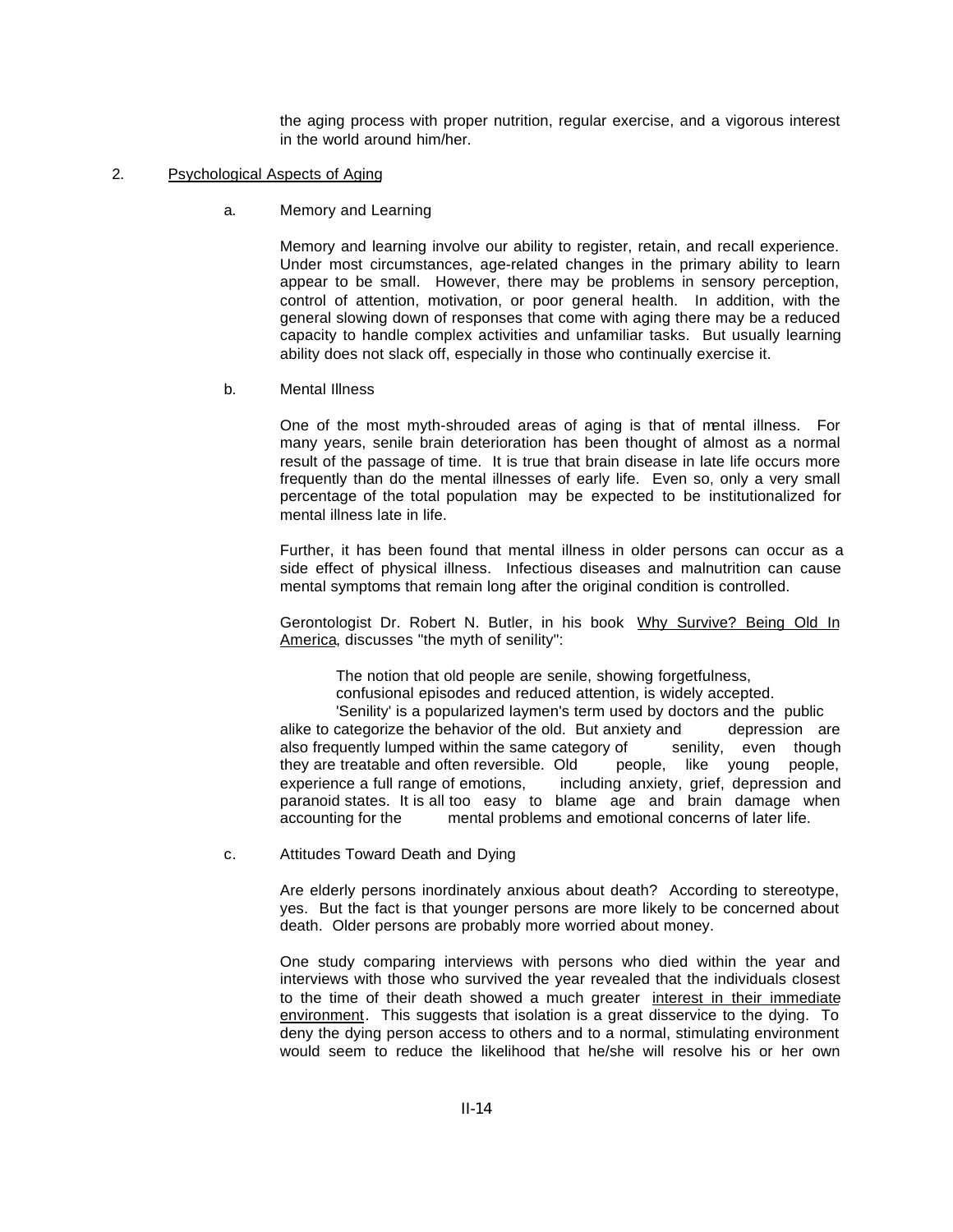departure with dignity. Isolation of the dying may be a reflection on the attitudes of younger professionals who are disquieted by their own unresolved conflicts.

d. Some Characteristics of Older Persons

Society often tends to lump older persons together psychologically in a discriminatory way -- "He's getting old and senile," "You can't teach an old dog new tricks," or "Old people live in the past." This is ageism. It is important to recognize there are great varieties in character, ability, interests, and personality among older individuals. Nonetheless, gerontologist Dr. Robert Butler lists ten late-life characteristics which tend to appear frequently among older persons:

- Change in the sense of time. Since the future is short, some retreat to the past. Others emphasize the importance of the here and now, of living in the moment.
- Sense of the life cycle. Older persons can experience in a personal sense the entire life cycle.
- Tendency toward life review. The realization of approaching death stimulates older persons to relive and review their past experiences. Through this process, they may resolve troubling conflicts and fears. Attentive listeners may help older persons to recount their lives.
- Reparation and resolution. Older persons may feel guilt for and try to atone for past actions.
- Attachment to the familiar. Familiar objects facilitate the life review and provide a sense of security.
- Conservation and continuity. The old have the opportunity to pass on knowledge to younger generations.
- Desire to leave a legacy. Older persons are concerned about leaving something behind when they die, be it grandchildren, possessions, or a work of art or social import.
- ü Transmission of power. One of the psychological issues of old age is when to surrender one's power and authority to others.
- Sense of fulfillment in life. Some older persons experience a sense of satisfaction and pride upon looking back over their lives.
- Capacity for growth. The capacity for creativity and wonder need not decline with old age.
- 3. Age Related Sensory Changes
	- a. Vision
		- 1) Behaviors which may indicate visual problems:
			- Coordination difficulties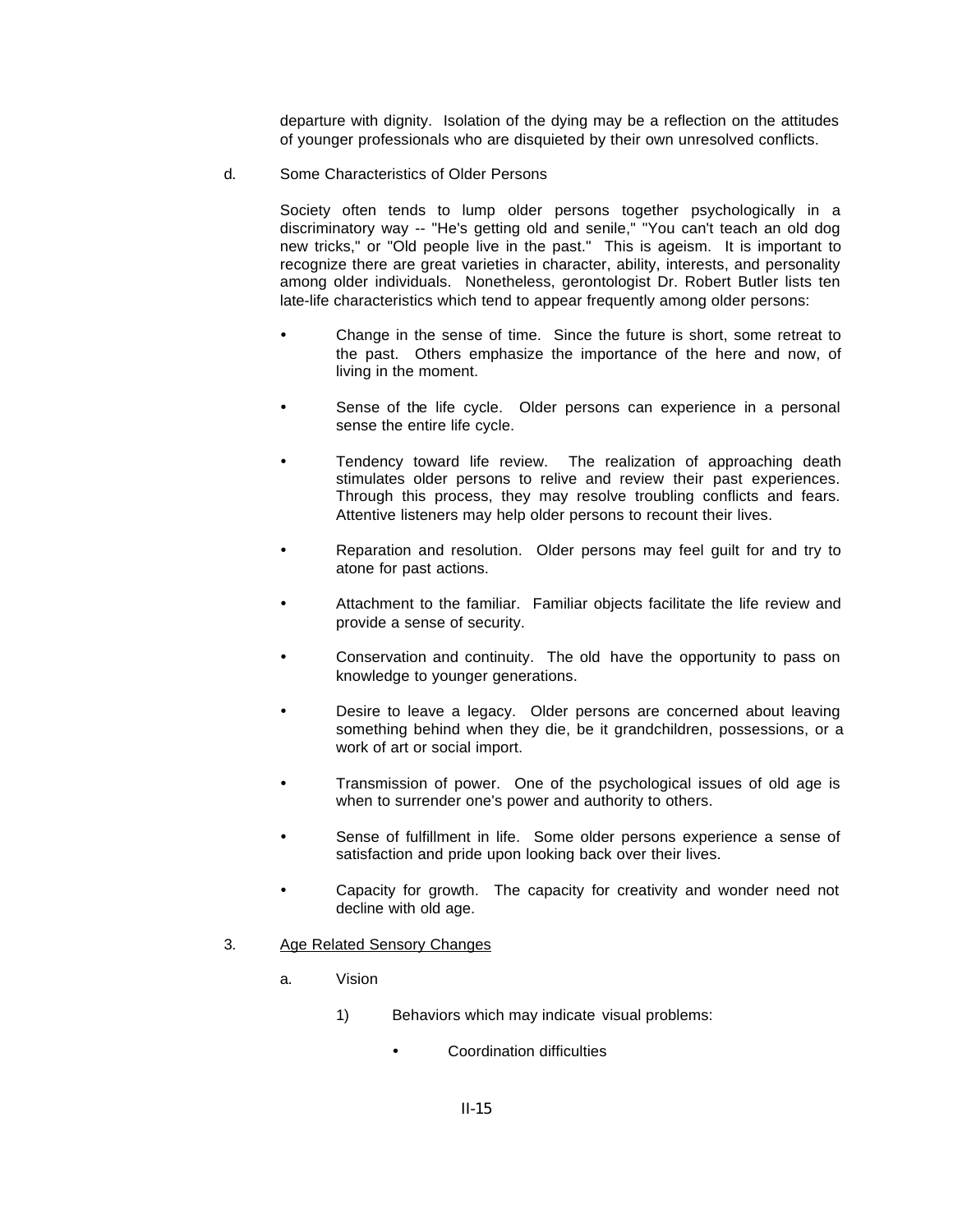- Positioning of objects
- **•** Squinting of eyes
- **•** Color selections
- Uncontrolled eve movements
- Depth perception
- Inability to cope
- 2) Helping older persons with visual problems:
	- Positioning of objects in visual field
	- Labeling objects use large lettering
	- Simplify the visual field remove objects that are cluttering the area
	- Consistently position objects do not move or rearrange objects
	- The use of bright colors
	- Give pre-warning announce to person what you are going to do
	- ü Helping to use other senses as compensation

## b. Hearing

- 1) Behaviors which may indicate hearing loss:
	- Increased volume of speaking
	- Positioning of the head
	- **EXECUTE:** Asking for things to be repeated
	- Blank looks and disorientation
	- Isolation
	- Attention span
	- Not reacting
	- Emotional upset
- 2) Communicating with those with hearing problems:
	- Face the person allow him/her to read lips
	- Make sure he/she is aware that you are addressing him/her - touch person to ensure having attention
	- Speak slowly and distinctly
	- Use short sentences
	- Give short explanations ex. I like to shop at Food Town, the grocery store
	- Do not repeat same phrase over and over use different expressions until one point gets across. Ex. I have a cold. I am sick. I do not feel well, etc.
	- Do not shout, lower pitches may be clearer
	- Use gestures and/or objects which illustrate verbal message. Ex. point to direction
	- Attempt to speak in ear in which person retains the best hearing.
	- Avoid standing in front of window or other light sources. The glare from behind makes it difficult to read lips.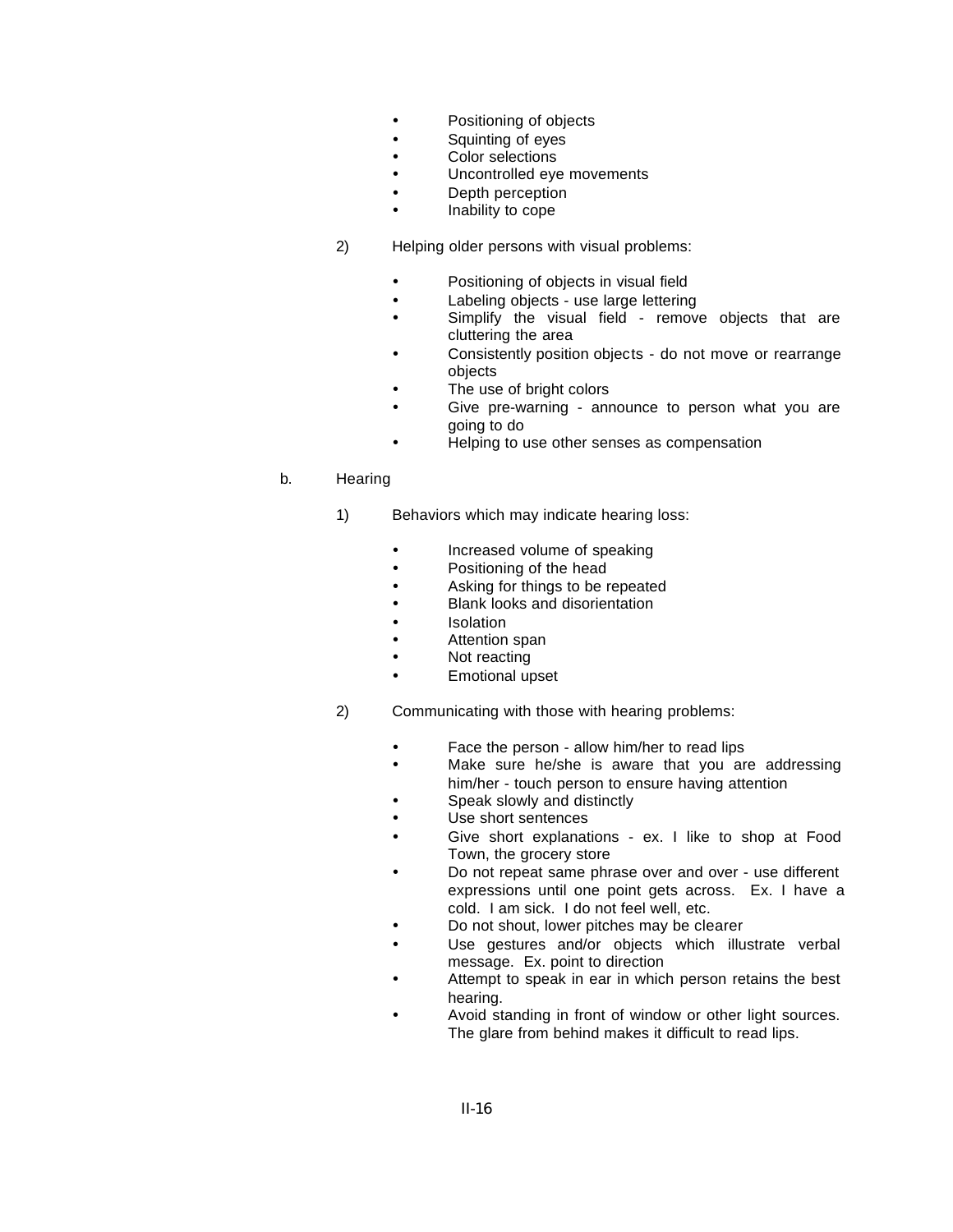- **•** If person has a hearing aid, make sure it is used, or find out why not.
- c. Touch
	- 1. Behaviors which may indicate tactile loss:
		- **•** Avoidance of touching
		- **•** Extremes in recognizing pain
		- Oral exploration
		- Not responding
		- Grasping
	- 2. Assisting person with tactile loss:
		- Use touch therapy communicating through touch
		- Talk tell person what you are doing, helps him/her to use multiple senses
		- Gripping make sure person has adequate hold on object
		- Pressure increase pressure when touching someone
- d. Taste
	- 1. Behaviors which may indicate taste changes:
		- Loss of, or increased appetite
		- **•** Complaints about food
		- **•** Questions about food person is eating
		- Tongue coating
		- **•** Excessive seasoning
	- 2. Making food more appealing:
		- **•** Food presentation
		- **•** Separating food
		- **•** Texture of food
		- Mouth and dental care;
		- Taste parties.
- e. Smell
	- 1. Behaviors which may indicate olfactory changes:
		- Not reacting;
		- Congestion;
		- ü Persons says he/she can't smell objects;
		- Increased body odor.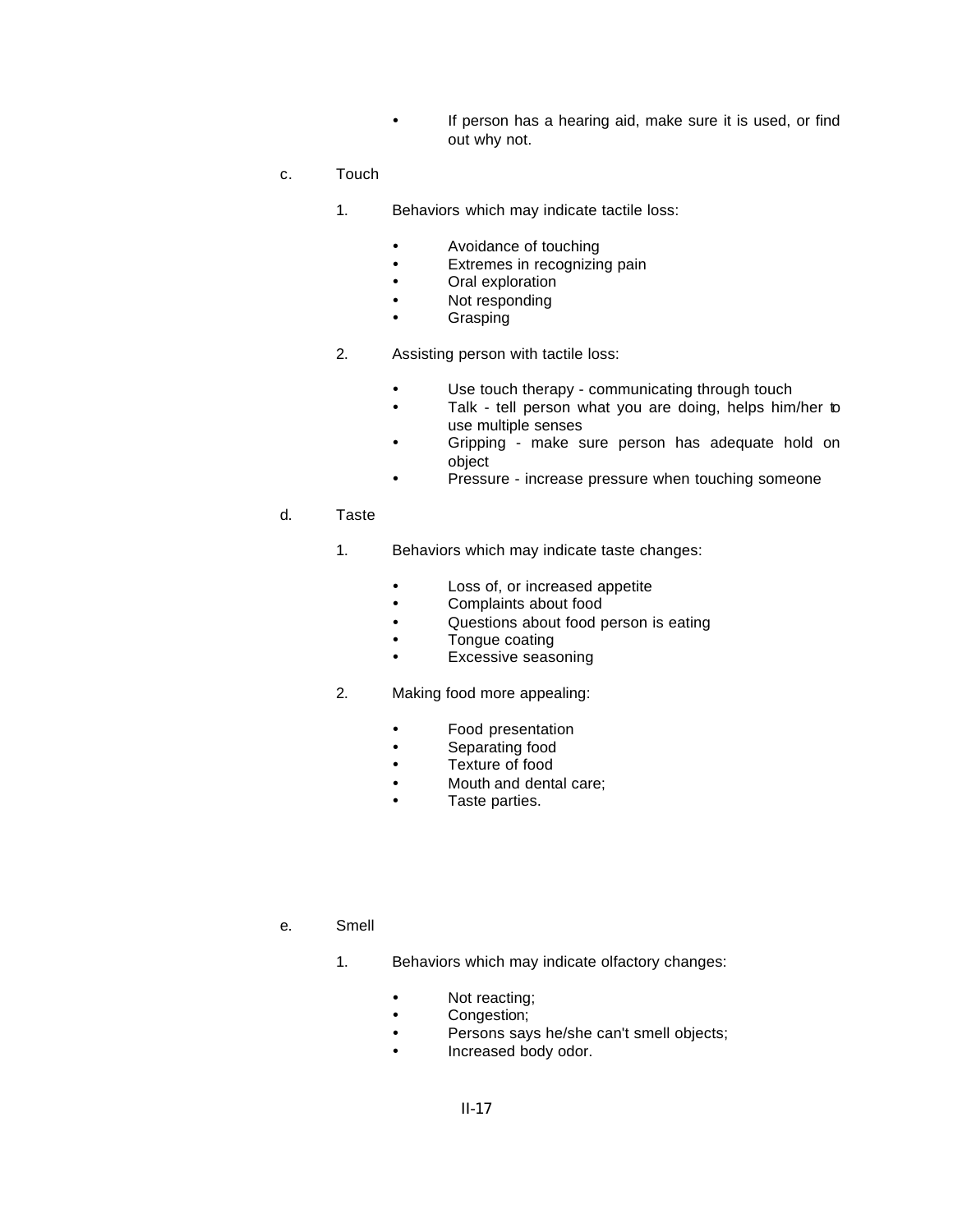- 2. Helping person compensate for loss of smell;
	- Allow person the opportunity to smell food before it is placed in his/her mouth;
	- Explain what food has been prepared person thinks of smell; and
	- Label items which look alike so person can use other senses to compensate.

#### f. Mobility and Balance

- 1. Behaviors which may indicate mobility limitations:
	- Poor posture
	- Dizziness
	- Gait
- 2. Helping person to maintain or strengthen the capability of movement:
	- ü Support person on the side that needs support
	- **•** Assist person in standing
	- Teach person to grasp you for support, rather than you holding them
	- Carefully check to insure that any hazards, such as trashcans or foot stools, are removed from the path of the older person
	- Be patient, some older people do not move as rapidly as some younger people.

#### E. ALZHEIMER'S DISEASE

Alzheimer's Disease, named for the German neurologist who first described it in a 51-year old patient in 1906, is a widespread but little-known brain disorder. Alzheimer's causes progressive memory loss and ultimately, death.

Many victims cannot be left alone. Their wanderings and forgetfulness -- often unknown to outsiders -- make extraordinary demands on their families and other caregivers.

Alzheimer's most often strikes the old, but it may also affect persons as young as 40. An estimated one-half of all cases of pre-senile and senile dementia -- "senility" -- stem from Alzheimer's.

Diagnosis, though increasingly sophisticated, still depends on painstaking elimination of other possibilities. Currently, no effective treatment for Alzheimer's exists.